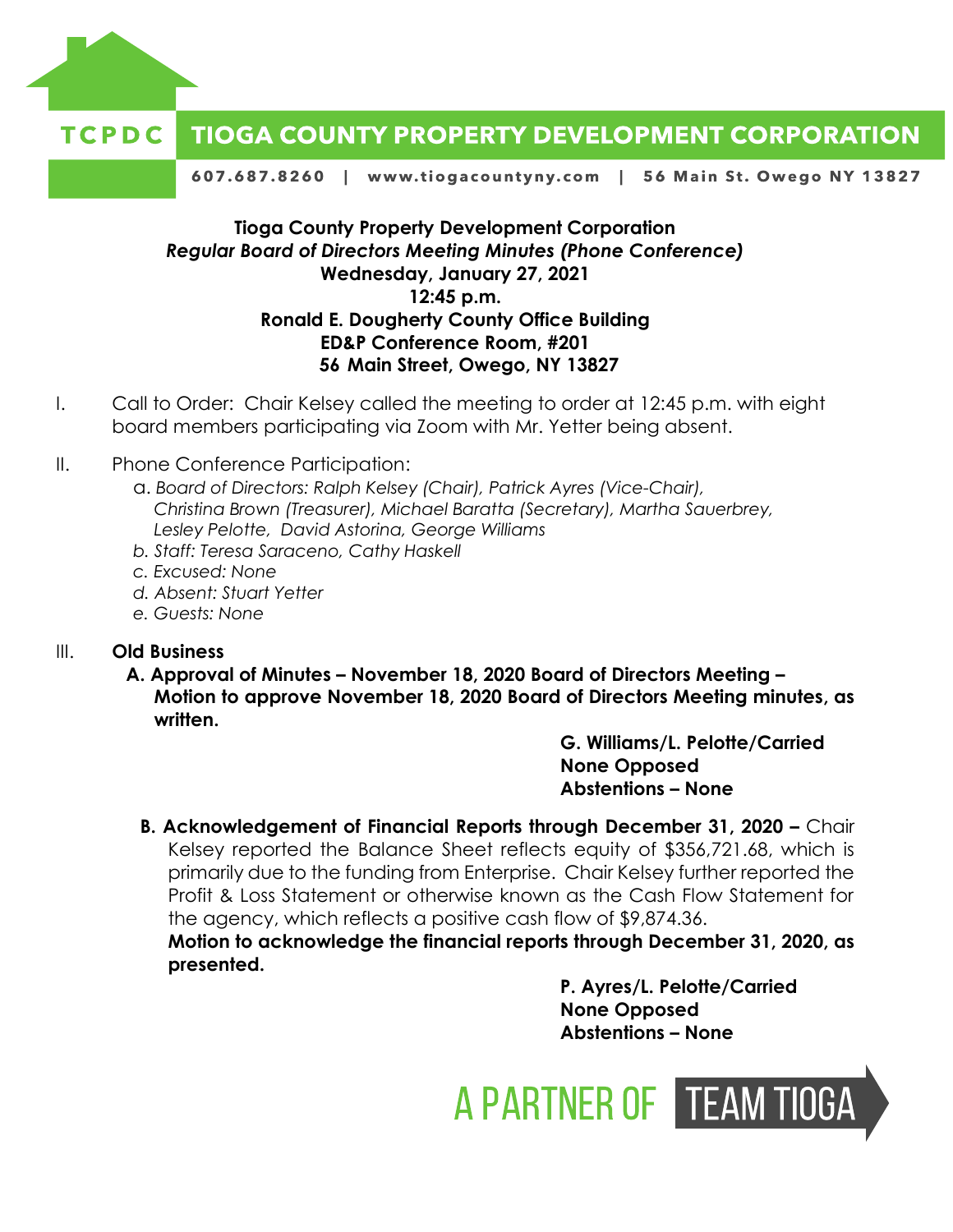## **C. Reaffirm Approval for Purchase of Liberty and Temple Street Properties –**

Ms. Saraceno reported an email vote was conducted and approved on December 18, 2020 approving the purchases of the Liberty and Temple Street properties. Ms. Saraceno reported the Board needs to reaffirm the December 18, 2020 email vote.

**Motion to reaffirm the email vote of December 18, 2020 for the purchase of Liberty and Temple Street properties.**

> **P. Ayres/M. Baratta/Carried None Opposed Abstentions – None**

**D. Reaffirm Approval of Submittal of 2020 New York Main Street Downtown Anchor Program Application – Village of Candor Main Street Revitalization –** Ms. Saraceno reported an email vote was conducted and approved on December 18, 2020 for the submittal of a 2020 New York Main Street Downtown Anchor Program Application for the Village of Candor Main Street Revitalization.

**Motion to reaffirm the email vote of December 18, 2020 for the Submittal of a 2020 New York Main Street Downtown Anchor Program Application for the Village of Candor Main Street Revitalization.** 

> **G. Williams/D. Astorina/Carried None Opposed Abstentions – None**

**UPDATE:** Ms. Saraceno reported the application was due on January 15, 2021 and was submitted on January 12, 2021. Ms. Saraceno reported the Village of Candor, Mr. Astorina, and the Town of Candor Historian were of great assistance. Ms. Saraceno reported she believes we submitted a good application for \$500,000 for the properties located at 80-84 Main Street in Candor, NY for interior and exterior renovations. Ms. Saraceno reported this would be a great opportunity for the Village of Candor to get these properties stabilized and improved, if approved. Ms. Saraceno reported this is a very competitive application throughout the State.

If approved, Ms. Saraceno reported Tioga County Property Development Corporation (TCPDC) will be the administrator and in exchange will receive an administration fee of \$25,000. Ms. Saraceno anticipates a Notice of Approval by the end of March 2021.

Ms. Saraceno reported the property owner had to complete a business plan and market analysis as part of the application process. Ms. Saraceno reported the existing liquor store is anticipated to remain with a possible childcare opportunity and grocery store/pizza parlor for the other properties, as well as eight new apartment units and all new commercial spaces. Ms. Saraceno reported the property owners are contributing approximately 38% of the total project cost although only obligated to contribute 25%. Ms. Saraceno reported Tioga State Bank is involved and committed to funding. In addition, Ms. Saraceno reported commitments from the Village of Candor, code enforcement, Chamber of Commerce, and ST8 were obtained.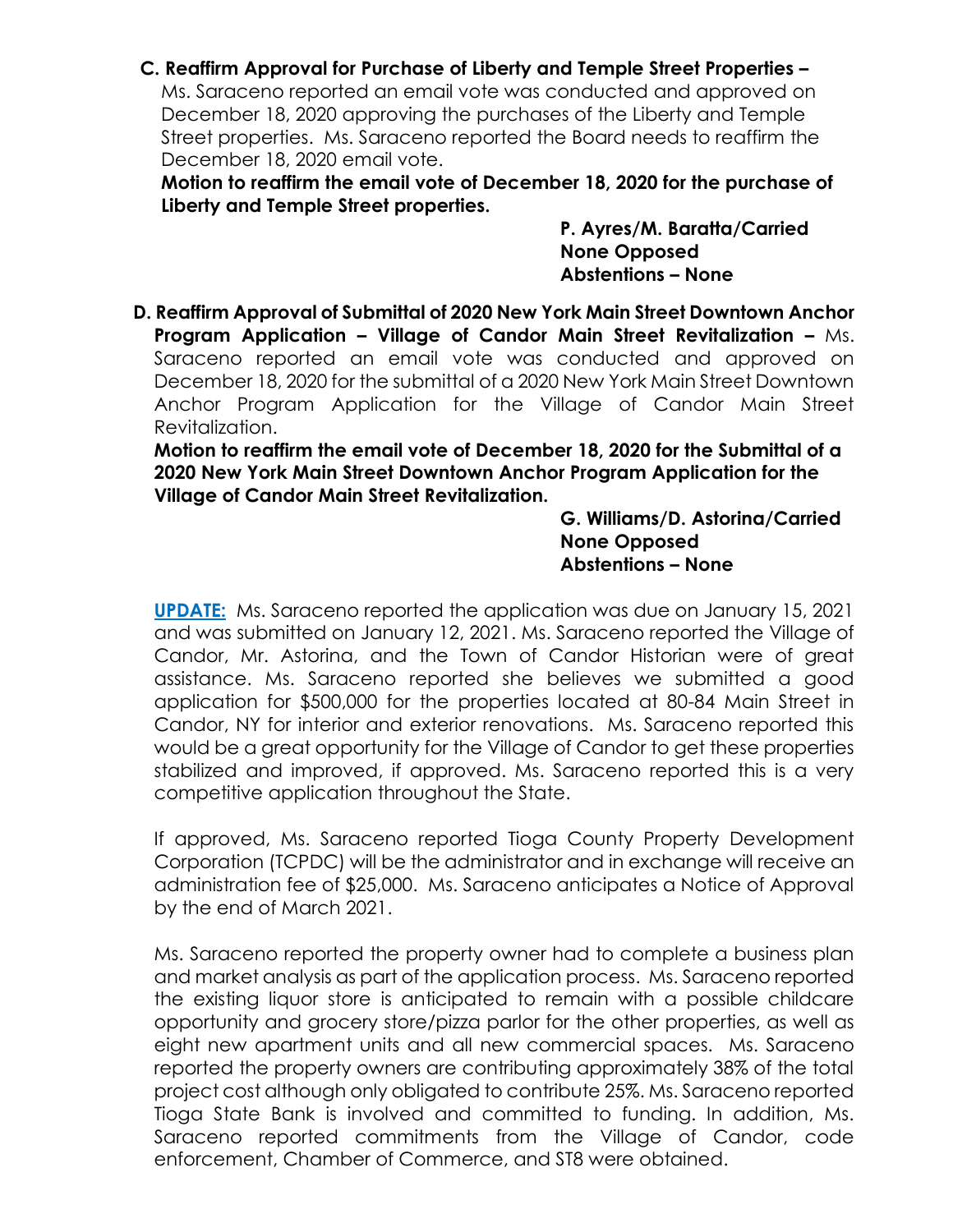**E. Status Report Regarding Sale of Properties to Date –** As of December 31, 2020, Ms. Saraceno reported all properties in Waverly, NY, with the exception of 35 Lincoln Street, have been sold. Ms. Saraceno reported the sale of 35 Lincoln Street has been delayed due to the passing of the buyer's attorney; however, another attorney is currently handling the sale purchase with Attorney Joe Meagher and Ms. Saraceno anticipates closing on the property soon.

| <b>Property Address</b>            | <b>Designation</b>                                                                                                                                                                                                                                                                                                           |
|------------------------------------|------------------------------------------------------------------------------------------------------------------------------------------------------------------------------------------------------------------------------------------------------------------------------------------------------------------------------|
| 112 Liberty Street, Owego, NY      | Property just acquired from the<br>County. The existing house remains<br>and Ms. Saraceno will be requesting<br>estimates for demolition and<br>environmental when the other<br>properties included in the<br>Liberty/Temple Street Project is<br>conducted. This property will be<br>part of the overall project.           |
| 117 Liberty Street, Owego, NY      | Included in the Liberty/Temple Street<br>Project                                                                                                                                                                                                                                                                             |
| 39-41 Temple Street, Owego, NY     | Included in the Liberty/Temple Street<br>Project                                                                                                                                                                                                                                                                             |
| 115-117 Chestnut Street, Owego, NY | Either this will be sold through the<br>Side Lot Program to the neighbor or<br>possibly, the Owego-Apalachin<br>School District through their<br>building/trades program could utilize<br>a small lot to build a small home as<br>part of their course studies. This will<br>be better determined by the end of<br>the year. |

Ms. Saraceno provided an update on the TCPDC-owned properties:

- **F. Status Report on Purchase of Properties to Date Ms. Saraceno presented a** map identifying the proposed Liberty and Temple Street Redevelopment Area. As of December 31, 2020, Ms. Saraceno reported all proposed projects are moving forward. Ms. Saraceno reported TCPDC purchased 119 Liberty Street.
- **G. Status of Tenant Relocation Plan and Agreement Activities Ms. Saraceno** reported she received an update from Maureen Abbott, Executive Director, Tioga Opportunities, Inc., who is the agency handling the tenant relocation plan, indicating the initial letters have been sent, contacts were made, and questionnaires regarding tenant relocation preferences were sent. All tenants have received first-time housing options keeping their preferences in mind and six of them have received second-time housing options. Ms. Saraceno reported progress has been made with two tenants securing new apartments as of this past week. Ms. Saraceno reported this process is going to take up to 90 days to complete. Ms. Saraceno reported she is keeping an expense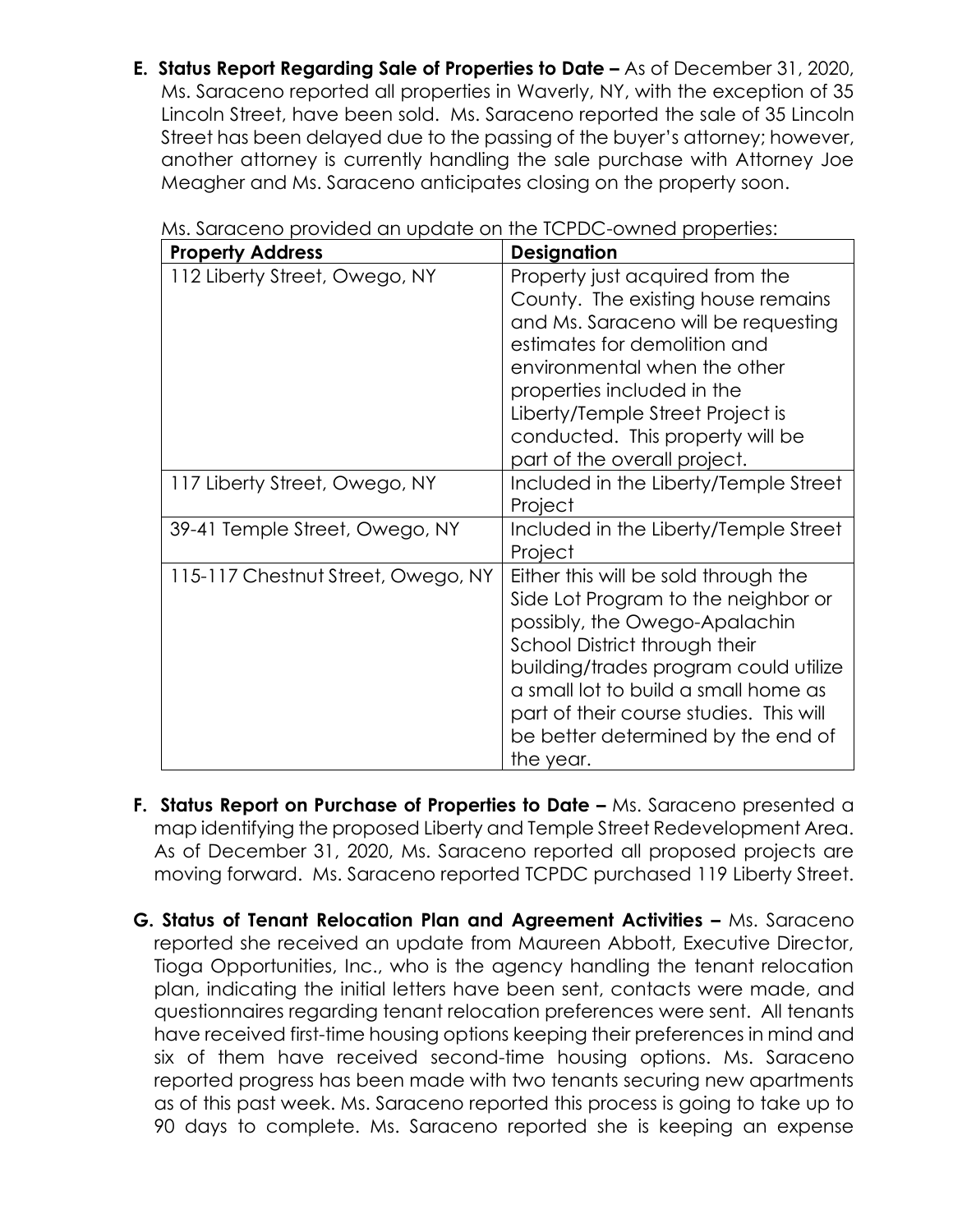spreadsheet regarding the tenant plan budget and, to date, has only written one check for one tenant's security deposit on a newly secured apartment.

Ms. Saraceno reported she has secured sales agreements on all the properties included in this project and noted all properties are proceeding at different stages.

| 96-102 Liberty Street, Owego, NY | Met with Scott Edsall prior to today's<br>meeting regarding survey. Cost<br>estimated no to exceed \$1,300. This<br>survey will also give TCPDC part of 97-99<br>Central Avenue, Owego, NY, therefore, a<br>new boundary line will need to be<br>established. Upon completion, closing<br>process can commence. |
|----------------------------------|-----------------------------------------------------------------------------------------------------------------------------------------------------------------------------------------------------------------------------------------------------------------------------------------------------------------|
| 110 Liberty Street, Owego, NY    | Anticipates this property to be the next in<br>line to close.                                                                                                                                                                                                                                                   |
| 113 Liberty Street, Owego, NY    | Property went into foreclosure. However,<br>all foreclosures are still pending Judge's<br>decision due to COVID-19. Once cleared,<br>the County will transfer property to<br>TCPDC.                                                                                                                             |
| 107 Liberty Street, Owego, NY    | Issue with a Discharge of Mortgage on an<br>older mortgage prior to the fire and two<br>floods on this property. Once cleared,<br>TCPDC will proceed with closing process.                                                                                                                                      |

Ms. Saraceno provided the following update:

## **H. Status of Ithaca Neighborhood Housing Services (INHS) Timetable –**

Ms. Saraceno reported she spoke with INHS and the timetable provided is realistic. If everything goes as planned, Ms. Saraceno reported INHS anticipates construction to commence the end of 2022/beginning of 2023. Ms. Saraceno reported she informed INHS of the two added properties located at 47 Temple Street and 49 Temple Street, Owego, NY and they expressed interest. Ms. Saraceno reported she is working with INHS on a weekly basis.

**I. Status of Owego Gardens Project Participation –** Ms. Saraceno reported TCPDC participation was deemed ineligible; however, legal and accounting expenses were incurred during the process. Ms. Saraceno submitted the expenses to Owego Gardens and is awaiting reimbursement.

**IV. Quarterly Regular Meeting Schedule –** Ms. Saraceno reported the following quarterly dates were established during the Annual Meeting held just prior to this meeting. At this time, the meetings are scheduled as phone conferences due to the current COVID-19 status, however, is subject to change based on circumstances. In addition to the regular quarterly meetings, there may also be a need to schedule special meetings during the year and these will be announced. The following established quarterly dates for 2021 are as follows: